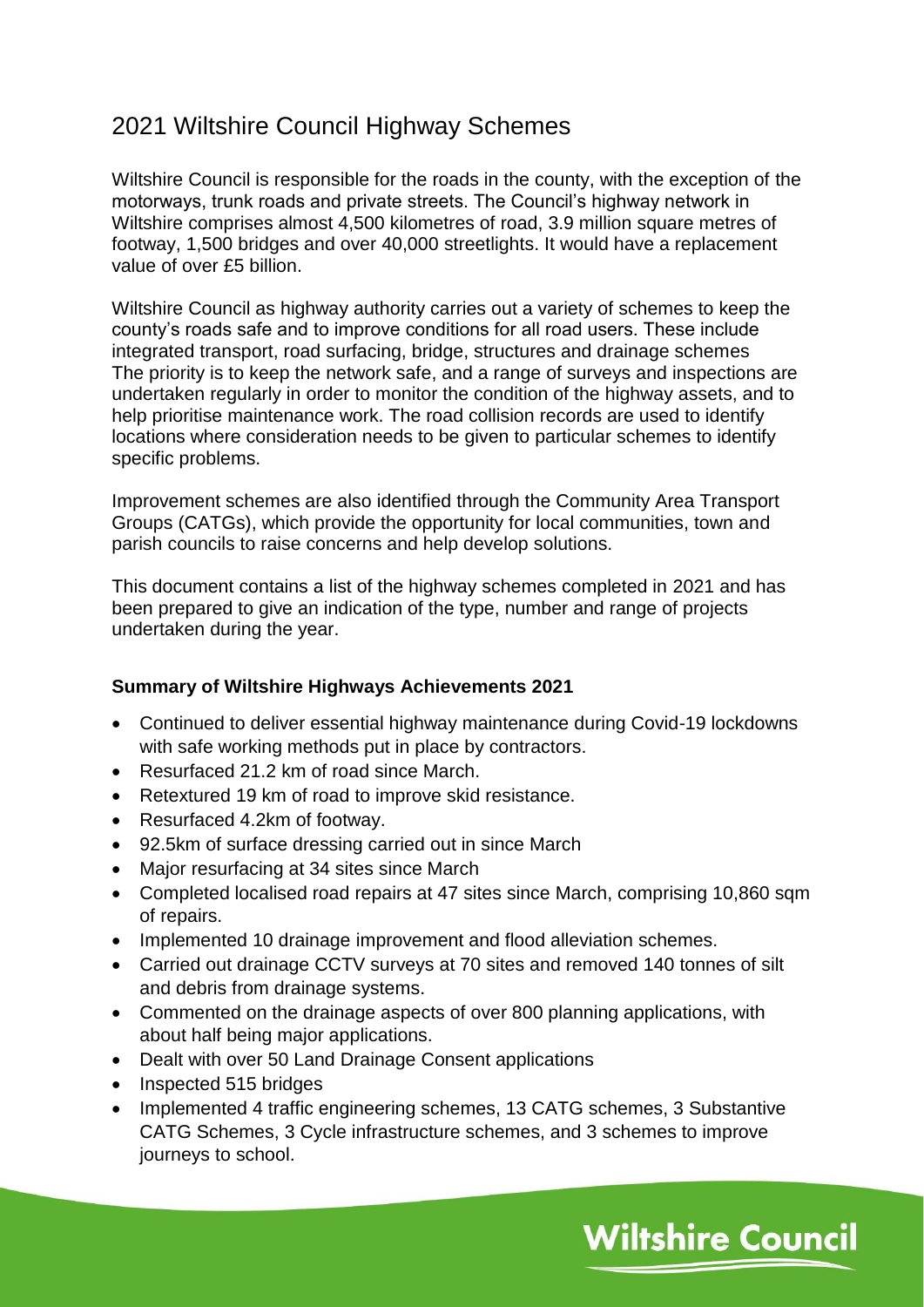- Removed traffic management measures associated with Social Distancing Schemes.
- Carried out 56 signing and road marking schemes.
- We have worked with many landowners across the county to encourage collaborative working.
- Trees removed by the Council: 1524
- Primary roue salt runs: 60
- Secondary route salt runs: 21

### **List of Sites and Work 2021**

Below is a list of the main sites where work was carried out in 2021:

## **Road Resurfacing by Tarmac**

- Waters Rd, Salisbury
- King St, Melksham
- Castle St & The Square, Mere
- A365, Melksham
- St Francis Way, Salisbury
- Orchard Rd & Appletree, Redlynch
- A362, Corsley Heath
- The Peak, Purton
- Pinewood Way, Salisbury
- Copheap Lane, Warminster
- Porton Rd, Amesbury
- Pans Lane, Devizes
- The Paddocks, Ramsbury
- Weaveland Rd, Tisbury
- A350 Semington Bypass
- Seniors Farm Lane, Semley
- The Causeway, Winterslow
- Hawkeridge Road, Westbury
- A345 Salisbury Road Pewsey
- Bratton Rd, Westbury
- Figsbury Rd & Kingsbourne Close, Winterbourne Dauntsey
- A4 Fyfield to Clatford
- Thorne Road, Netheravon
- Piggot Close, Netheravon
- Court Street, Trowbridge
- A3098 High Street, Champmanslade County Boundary and the A36

- Mill Drove, Collingbourne Kingston
- A342 Nursteed Rd Roundabout (Windsor Drive), Devizes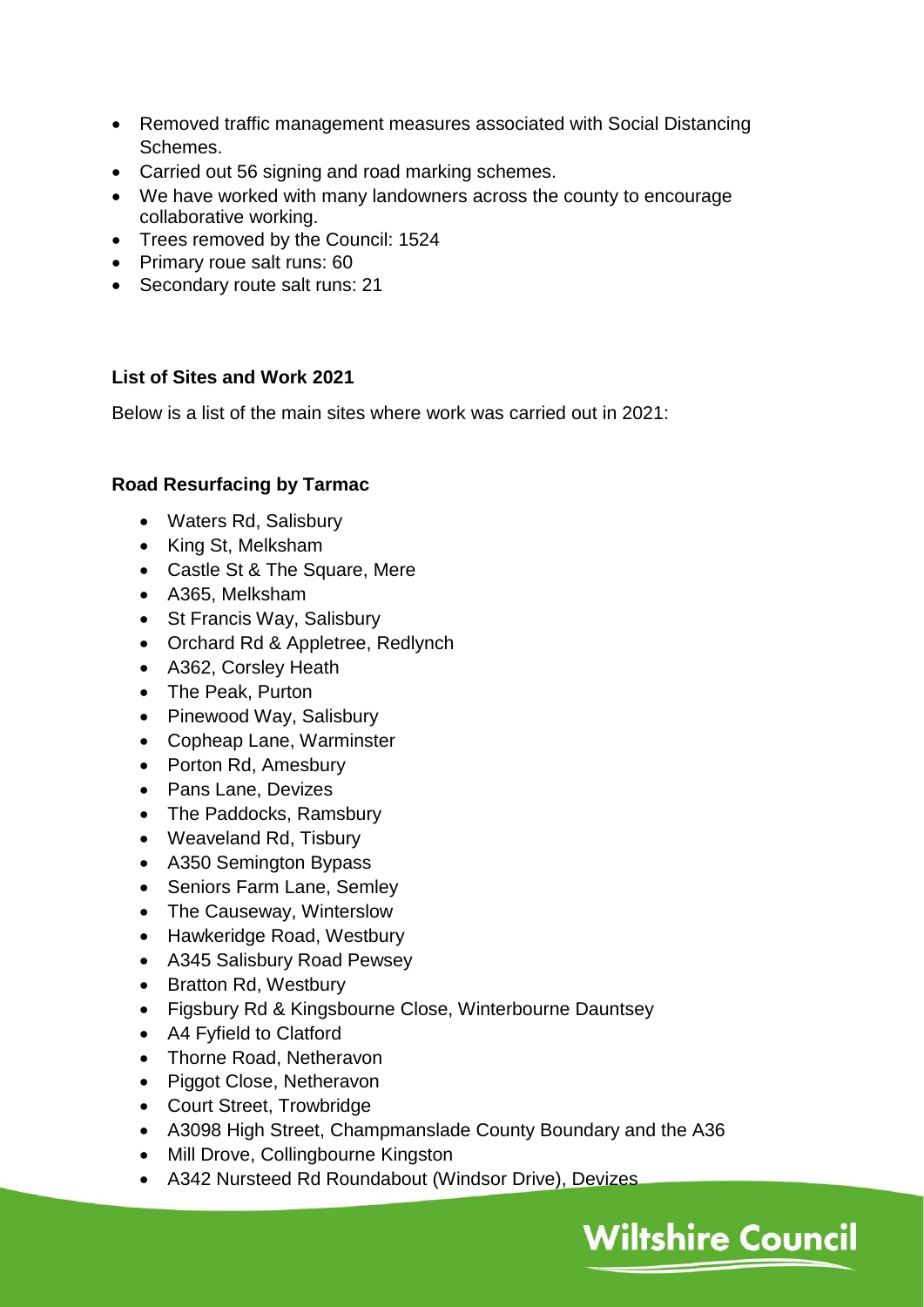- Potley Lane and Upper Potley
- Endless Street, Salisbury
- A360 Devizes to Littleton Panell
- Pew Hill Service Road, Chippenham
- Witts Lane, Purton
- A429 Malmesbury bypass from Wychurch roundabout to Burton Hill/Priory roundabout

## **Surface Dressing by Kiely Brothers**

- A4 Cherhill, Calne
- Park Lane, Corsham
- Wood Lane, Brinkworth
- Hollow Way, Bradenstoke
- Sunnyhill Lane, Pewsey
- B3108 Lower Stoke, Limpley Stoke
- Ashley Road, Bradford On Avon
- Heddington Stockley Loop, Calne
- C15 Hilmarton to Bushton
- Hilmarton Bushton, Calne
- A338, Winterbourne
- A345 Figheldean
- A350 Beanacre to Lacock
- Bowers Hill, Redlynch
- A354, Salisbury
- B3083 Butts Hill, Stapleford
- Drewits Mill to Colerne
- Netherstreet and Yard Lane, Bromham
- Ham Lane, Biddestone
- Cocklebury Lane, Chippenham
- Protfield Road, Wilton
- A350 to Village Hall, Semley
- A30 Shaftesbury Road, Swallowcliffe
- Swallowcliffe Manor to A30, Swallowcliffe
- Pond Lane, Charlton
- The Street, Malmesbury
- Wick Road, Malmesbury
- B3087 Burbage Road, Pewsey
- A361 Eastbound, Devizes
- A361 Westbound, Devizes
- A345 Oare to Clench Common, Pewsey
- B4553 South of Cricklade, Cricklade
- B4553 Cross Lanes to Common Platt, Purton

- B4040 Chelworth, Leigh
- 32 Queen Street, Brinkworth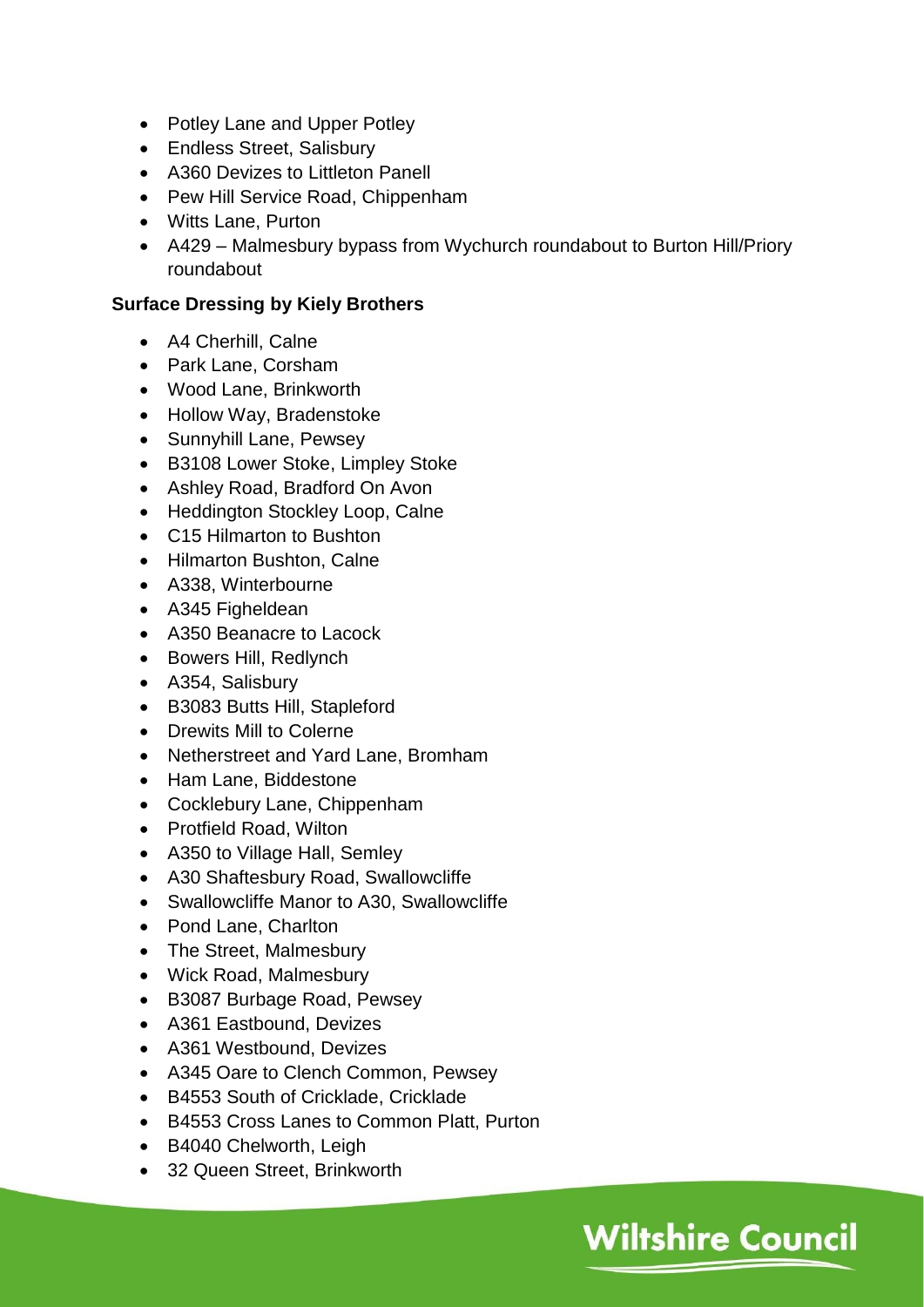- Queens Street, Brinkworth
- Stoke Common, Purton Stoke
- Kinghay, West Tisbury
- A345 Beehive Roundabout, Laverstock
- Common Road, Whiteparish
- Moot Lane, Downton
- A338 Pennings Road, Tidworth
- A3026, Tidworth
- Park Lane/Mill Lane, Tytherington, Heytesbury
- Hilperton Road and County Way, Trowbridge
- Geys Hill Stalls Lane, Dertfords, Corsley
- Heytesbury Tytherington
- Deverill Road, Warminster
- Huntenhull Green, Corsley
- A354, Salisbury
- A350, Beanacre
- Lower Compton Road, Calne Without
- Crockerton, Longbridge Deverill
- A345 Marlborough to Clench Common, Savernake
- A30 South of Barford St Martin
- Dilton Lane, Upton Scudamore
- B3099 Clivey, Dilton Marsh
- B3098, Bratton

#### **Micro Asphalt by Kiely Borthers**

- Barn Piece, Bradford On Avon
- Bassetts Pasture, Bradford On Avon
- Beddoe Close, Bradford On Avon
- Fitzmaurice Close, Bradford On Avon
- Follyfield, Bradford On Avon
- Piplar Ground, Bradford On Avon
- Southway Road, Bradford On Avon
- Plantation Road, Chippenham
- Wood Lane, Chippenham
- Coniston Road/Kilverts Close, Chippenham
- Greenway Lane, Chippenham
- Sadlers Mead, Chippenham
- Follyfield, Hankerton
- Granville Road/Portman Road/Riverside Drive, Melksham
- Eastwood Avenue, Englefield, Royal Wootton Bassett
- Homefield/Bradene Close/Parsons Way, Royal Wootton Bassett
- Dunnington Road Royal Wootton Bassett
- Carisbrooke Crescent/Kings Garden/Wyke Road, Trowbridge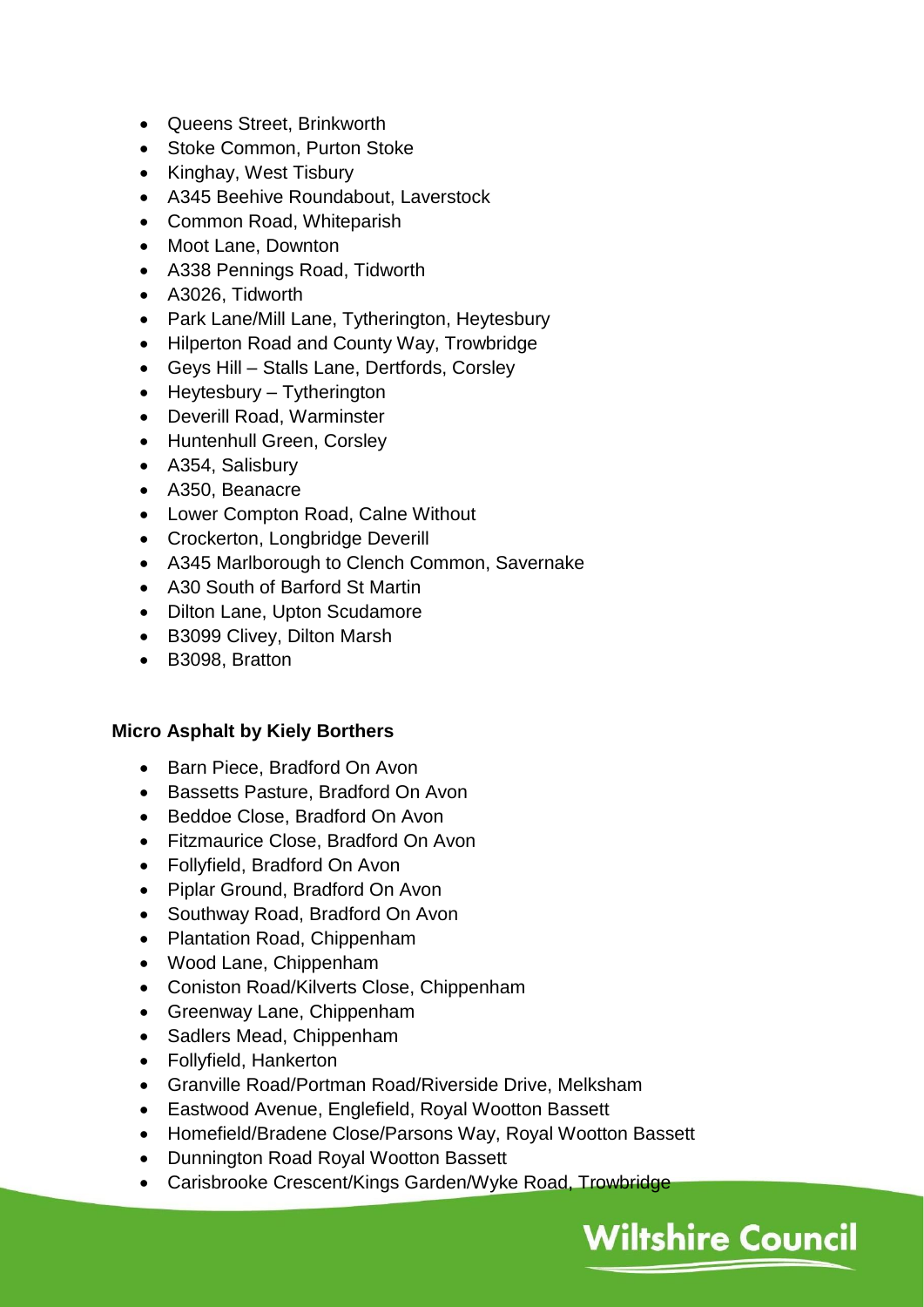- Ridgmount, Durrington
- West End Lane, Donhead St Andrew
- Swan Meadow, Pewsey
- Meadow Lane, Westbury
- Frogmore Road, Westbury
- Hei Lin Way/Gould Close/Williamson Close Ludgershall, Tidworth

#### **Carriageway Repairs in preparation for potential surfacing next year**

- Bremhill Wick, Calne
- Ashes Lane, Kington Langley, Chippenham
- Cuttle Lane, Biddestone, Chippenham
- Corsham Road, Corsham
- The Ley, Box, Corsham
- Oaksey Road, Upper Minety
- Flintham Hill, Eastcourt
- A365 Bath Road, Shawm Melksham
- Pulpit West Hill and Top Lane, Whitely
- Cold Harbour, Melksham
- Chelworth Road, Cricklade
- Gomeldon Road, Porton
- Whittonditch Road, Ramsbury
- Grovely Wood Lane, Barford St Martin
- Upton Scudamore, Warminster
- Townsend, Chitterne
- Murhill, Winsley
- Ilford Hill, Westwood
- A350 Beanacre to Lacock
- A354, Salisbury

#### **Road Repair Sites**

Localised repairs to damaged carriageways and potholes at:

- A30 Wilton Road Barford St Martin
- A4361, Winterbourne Monkton
- C68 Sopworth Road, Sherston
- East Street, Hindon
- Crowe Hill, Limpley Stoke
- Hammond Way, Trowbridge
- Princecroft Lane/Pound Street, Warminster
- Slow Lane, Waterhay
- Waterhay, Ashton Keynes
- Windwhistle Lane, West Grimstead
- A3102 Swindon Road, Royal Wootton Bassett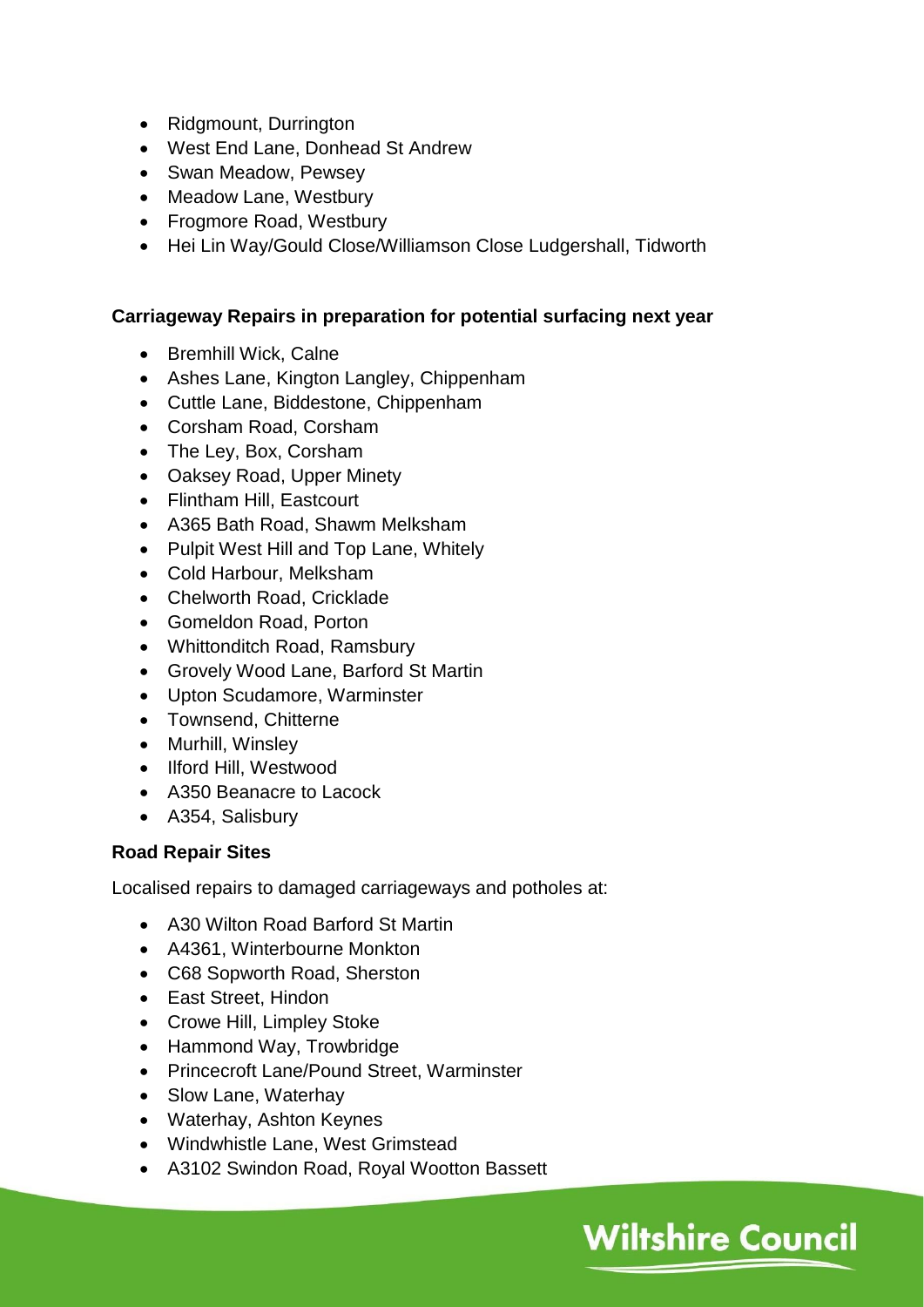- Church Lane, Bishopstrow
- Earls Court Road, Amesbury
- Fairwood Road, Brokerswood
- A338 Harnham Bridge, New Bridge, Salisbury
- Newcroft Road, Calne
- Old A350 Semington Road, Melksham
- Trowbridge Road, Bratton
- Whyr Farm, Winterbourne Bassett
- Church Street, Maiden Bradley
- Whitbourne Springs, Corsley
- New Road and London Road, Marlborough
- Bridge Over Kings Arm Roundabout
- Deep Lane, Corsley
- A4 White Road, Stitchcombe Lane, Mildenhall
- Willow Grove, Trowbridge
- Deverill Road, Sutton Veny
- C54 Shute Farm Road Crockerton
- Manor Road, Trowbridge
- Manvers Street, Trowbridge
- Fromer Repeater Station, Sutton Lane, Langley Burrell
- A4 Bath Road, Chippenham
- A350 Westbury Road, Yarnbrook
- Wellworthy Drive, Junction Netherhampton Rd, Salisbury
- Roman Road, Salisbury
- Catherine Ford Road, Dinton
- Middlechase Farm, Bowerchalke
- Up Street, Upton Lovell
- A350 Trowbridge Road, Westbury
- B3092 Dunkerton House, Maiden Bradley
- Upper Marsh Road, Warminster
- Church Lane, Winterbourne Monkton
- B4696 Oaklands, Lydiard Tregoze
- A350 Beanacre Road, Melksham
- C67 Pavenhill, Purton
- Paul Dene Crescent, Salisbury
- Hindon Lane, Tisbury

## **Bridges**

515 bridges were inspected, predominantly in the south of the county. Bridges are inspected biennially with the north and south of the county being undertaken in alternate years. Based on nationally recognised bridge condition indicators the Councils bridge stock is currently rated as 'good'.

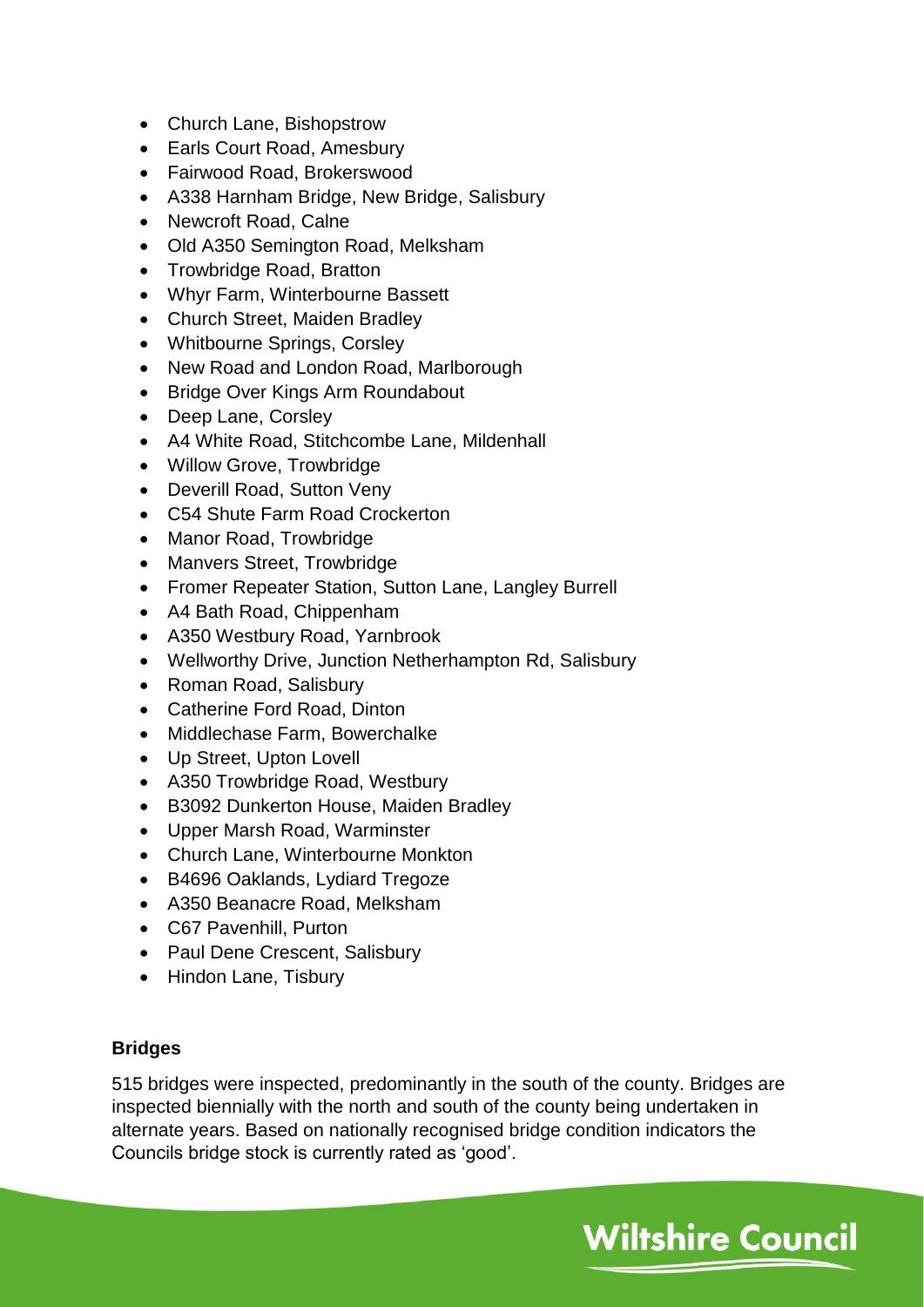### **Major bridge works were undertaken at:**

- Mill Road, Salisbury Reconstruction of highway retaining wall
- Wessex Road, Chippenham Redeck substandard bridge
- Rag Mill Bridges, Slaughterford Replacement of two timber footbridges
- The Streams, Nettleton Partial reconstruction of highway retaining wall
- $\bullet$  Iron Bridge, Downton Repainting of parapets
- Oval bridge, Tidworth Reconstruction of dilapidated bridge
- Quarry Footbridge, Kington St. Michael Replacement of footbridge
- Pewsey Wharf, Pewsey Reconstruction of Highway retaining Wall
- Holt Road, Bradford on Avon Partial reconstruction of highway retaining wall
- Back Bridge, Chippenham Resurfacing of Cycleway Bridge
- Henn Lane, Chippenham Parapet repair following vehicle collision
- Easton Grey, Malmesbury Parapet repair following vehicle collision
- Frome Rd, Bradford on Avon Parapet repair following vehicle collision
- St. Johns Bridge, Malmesbury Parapet repair following vehicle collision
- Giggan Street, Codford Parapet repair following damage from agricultural machinery

In addition, minor maintenance works such as repointing masonry, timber parapet repairs, vegetation clearance etc were undertaken on bridges throughout the county.

**Wiltshire Council** 

## **Drainage and Flood Alleviation**

Drainage works to upgrade or repair drainage systems was carried out at:

- A366, Shaw
- Rushey Lane, BOA
- Bradford Road, Trowbridge
- Coxhill Lane, Potterne
- **•** Lower Everligh
- Clyffe Pypard
- Bratton
- Flaxlands, Hook, RWB
- A365 Western Way, Melksham
- Lyneham Way, Trowbridge

## **Traffic Engineering / Asset Improvement**

- London Road, Devizes Drainage
- A345 Amesbury Mynarski Close Footway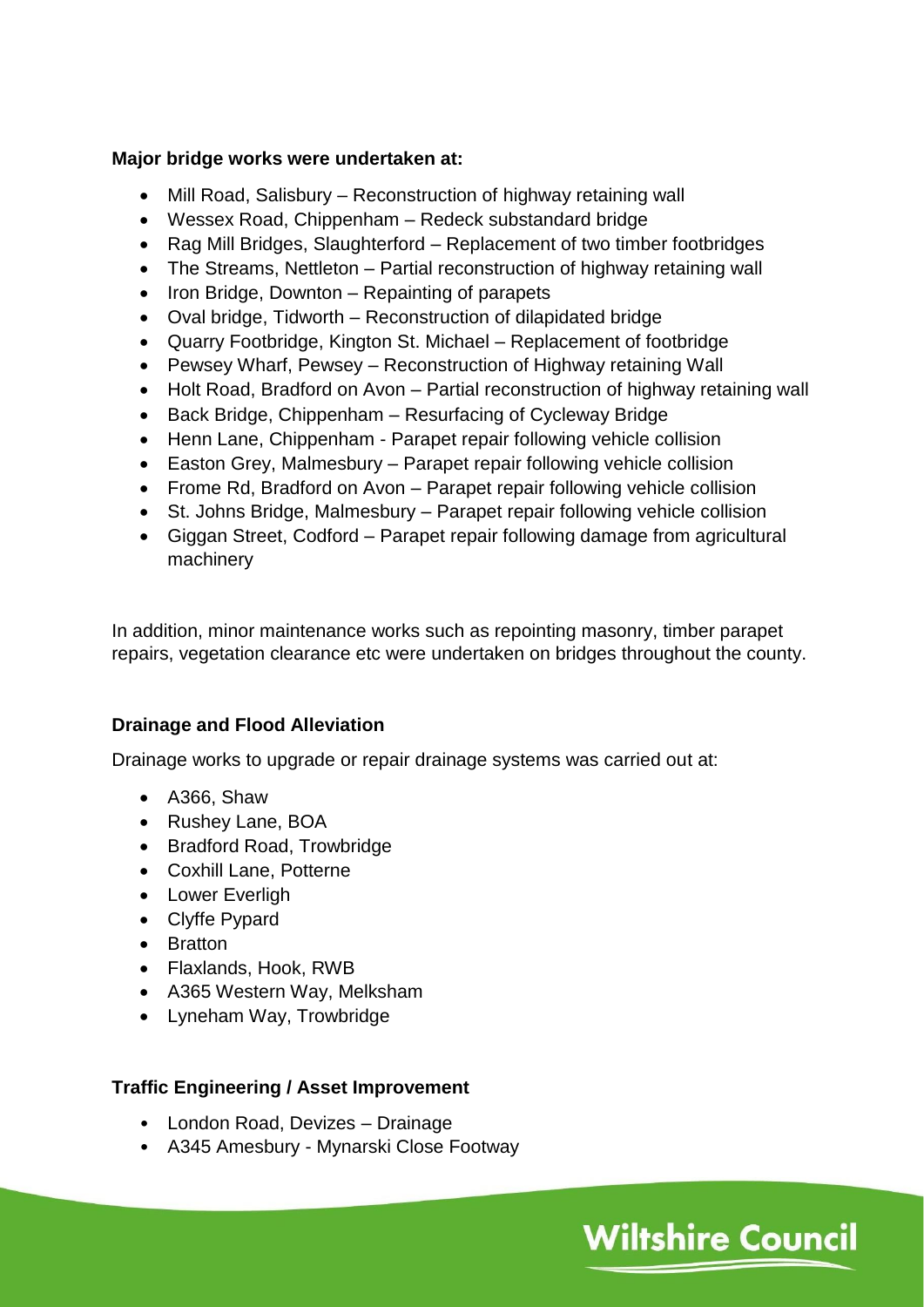- A350 Plough Crossroads Traffic Signal Upgrade including Street Lighting and Carriageway Resurfacing
- Devizes Keepers Road Bus Gate ANPR Enforcement

## **CATG Schemes**

- Trowbridge Dropped kerbs
- West Ashton Road Trowbridge Footway
- Cricklade Dropped Kerbs
- Calne Curzon Street Footway Improvement
- Salisbury Ancient Way Dropped Kerbs
- A4 Calne (Curzon Street) Pedestrian Refuge
- Shrewton Upper Backway Dropped Kerb
- Melksham Old Broughton Rd/The City Dropped Kerbs
- Chippenham Queens Crescent (Arundel Close) Dropped Kerbs
- Chippenham Dropped Kerb Conway Close
- Burbage High Street Footway Improvements
- Dunch Lane/Bath Road Footway Improvements
- Market Lavington Dropped Kerbs

### **Cycle Infrastructure**

- Chippenham LEP Western Arches / Station Hill
- Cocklebury Road Chippenham Shared Use Path
- Sandridge Road Melksham Shared Use Path

## **Taking Action on School Journeys**

- Hullavington 30mph Speed Limit with Civils Works
- Marlborough St Mary's School Puffin Crossing
- Bradford on Avon Kennet Gardens Parking restriction signs

## **Signs/Road Markings**

• 56 Signing & Road Marking schemes across the authority.

## **Substantive CATG**

- Elm Road Rushall Footway
- A342 Chirton (Subs CATG)
- Brinkworth footway